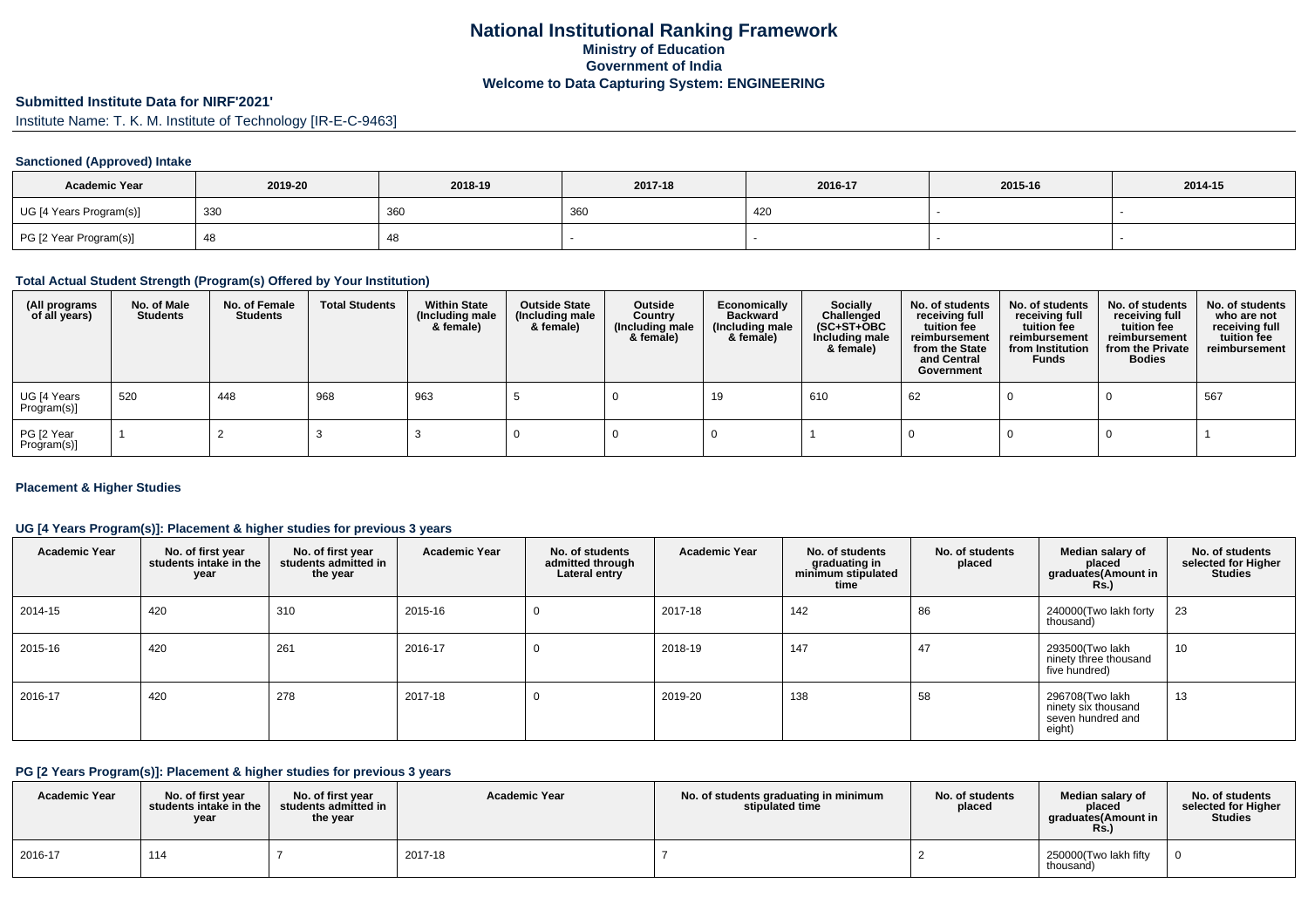| 2017-18 |  | 2018-19 |  | lakh fifty<br>$100$ (Three<br>thousand) | - 0 |
|---------|--|---------|--|-----------------------------------------|-----|
| 2018-19 |  | 2019-20 |  | O(Zero)                                 |     |

#### **Ph.D Student Details**

| Ph.D (Student pursuing doctoral program till 2019-20 Students admitted in the academic year 2020-21 should not be entered here.) |         |         |         |  |  |  |  |
|----------------------------------------------------------------------------------------------------------------------------------|---------|---------|---------|--|--|--|--|
| <b>Total Students</b>                                                                                                            |         |         |         |  |  |  |  |
| Full Time                                                                                                                        |         |         |         |  |  |  |  |
| Part Time                                                                                                                        |         |         |         |  |  |  |  |
| No. of Ph.D students graduated (including Integrated Ph.D)                                                                       |         |         |         |  |  |  |  |
|                                                                                                                                  | 2019-20 | 2018-19 | 2017-18 |  |  |  |  |
| Full Time                                                                                                                        |         |         |         |  |  |  |  |
| Part Time                                                                                                                        |         |         |         |  |  |  |  |

## **Financial Resources: Utilised Amount for the Capital expenditure for previous 3 years**

| <b>Academic Year</b>                                                                                                                                                                      | 2019-20                                                                | 2018-19                                                             | 2017-18                                                                         |  |  |  |  |  |  |
|-------------------------------------------------------------------------------------------------------------------------------------------------------------------------------------------|------------------------------------------------------------------------|---------------------------------------------------------------------|---------------------------------------------------------------------------------|--|--|--|--|--|--|
|                                                                                                                                                                                           | <b>Utilised Amount</b>                                                 | <b>Utilised Amount</b>                                              | <b>Utilised Amount</b>                                                          |  |  |  |  |  |  |
| Annual Capital Expenditure on Academic Activities and Resources (excluding expenditure on buildings)                                                                                      |                                                                        |                                                                     |                                                                                 |  |  |  |  |  |  |
| Library (Books, Journals and e-Resources only)                                                                                                                                            | 777321 (Seven lakh seventy seven thousand three hundred<br>twenty one) | 1096757 (Ten lakh ninety six thousand seven hundred fifty<br>seven) | 1390052 (Thirteen lakh ninety thousand and fifty two)                           |  |  |  |  |  |  |
| New Equipment and software for Laboratories                                                                                                                                               | 365559 (Three lakh sixty five thousand five hundred fifty nine)        | 871570 (Eight lakh seventy one thousand five hundred<br>seventy)    | 926993 (Nine lakh twenty six thousand nine hundred ninety<br>three <sup>'</sup> |  |  |  |  |  |  |
| <b>Engineering Workshops</b>                                                                                                                                                              | 1153215 (Eleven lakh fifty three thousand two hundred fifteen)         | 100430 (One lakh four hundred thirty)                               | 46750 (Forty six thousand seven hundred fifty)                                  |  |  |  |  |  |  |
| Other expenditure on creation of Capital Assets (For setting up<br>classrooms, seminar hall, conference hall, library, Lab, Engg<br>workshops excluding expenditure on Land and Building) | 3805105 (Thirty eight lakh five thousand one hundred five)             | 420328 (Four lakh twenty thousand three hundred twenty<br>eight)    | 116040 (One lakh sixteen thousand forty)                                        |  |  |  |  |  |  |

## **Financial Resources: Utilised Amount for the Operational expenditure for previous 3 years**

| <b>Academic Year</b>                                                                                                                                                                           | 2019-20                                                                            | 2018-19                                                                                 | 2017-18                                                                             |  |  |  |  |  |
|------------------------------------------------------------------------------------------------------------------------------------------------------------------------------------------------|------------------------------------------------------------------------------------|-----------------------------------------------------------------------------------------|-------------------------------------------------------------------------------------|--|--|--|--|--|
|                                                                                                                                                                                                | <b>Utilised Amount</b>                                                             | <b>Utilised Amount</b>                                                                  | <b>Utilised Amount</b>                                                              |  |  |  |  |  |
| <b>Annual Operational Expenditure</b>                                                                                                                                                          |                                                                                    |                                                                                         |                                                                                     |  |  |  |  |  |
| Salaries (Teaching and Non Teaching staff)                                                                                                                                                     | 59860485 (Five crore ninety eight lakh sixty thousand four<br>hundred eighty five) | 56478592 (Five crore sixty four lakh seventy eight thousand<br>five hundred ninety two) | 59918545 (Five crore ninety nine lakh eighteen thousand five<br>hundred forty five) |  |  |  |  |  |
| Maintenance of Academic Infrastructure or consumables and<br>other running expenditures(excluding maintenance of hostels<br>and allied services, rent of the building, depreciation cost, etc) | 19193508 (One crore ninety one lakh ninety three thousand<br>five hundred eight)   | 20127572 (Two crore one lakh twenty seven thousand five<br>hundred seventy two)         | 25026133 (Two crore fifty lakh twenty six thousand one<br>hundred thirty three)     |  |  |  |  |  |
| Seminars/Conferences/Workshops                                                                                                                                                                 | 81288 (Eighty one thousand two hundred eighty eight)                               | 57900 (Fifty seven thousand nine hundred)                                               | 145000 (One lakh forty five thousand)                                               |  |  |  |  |  |

**IPR**

| 2017<br>2018<br>2019<br>Calendar year |  |
|---------------------------------------|--|
|---------------------------------------|--|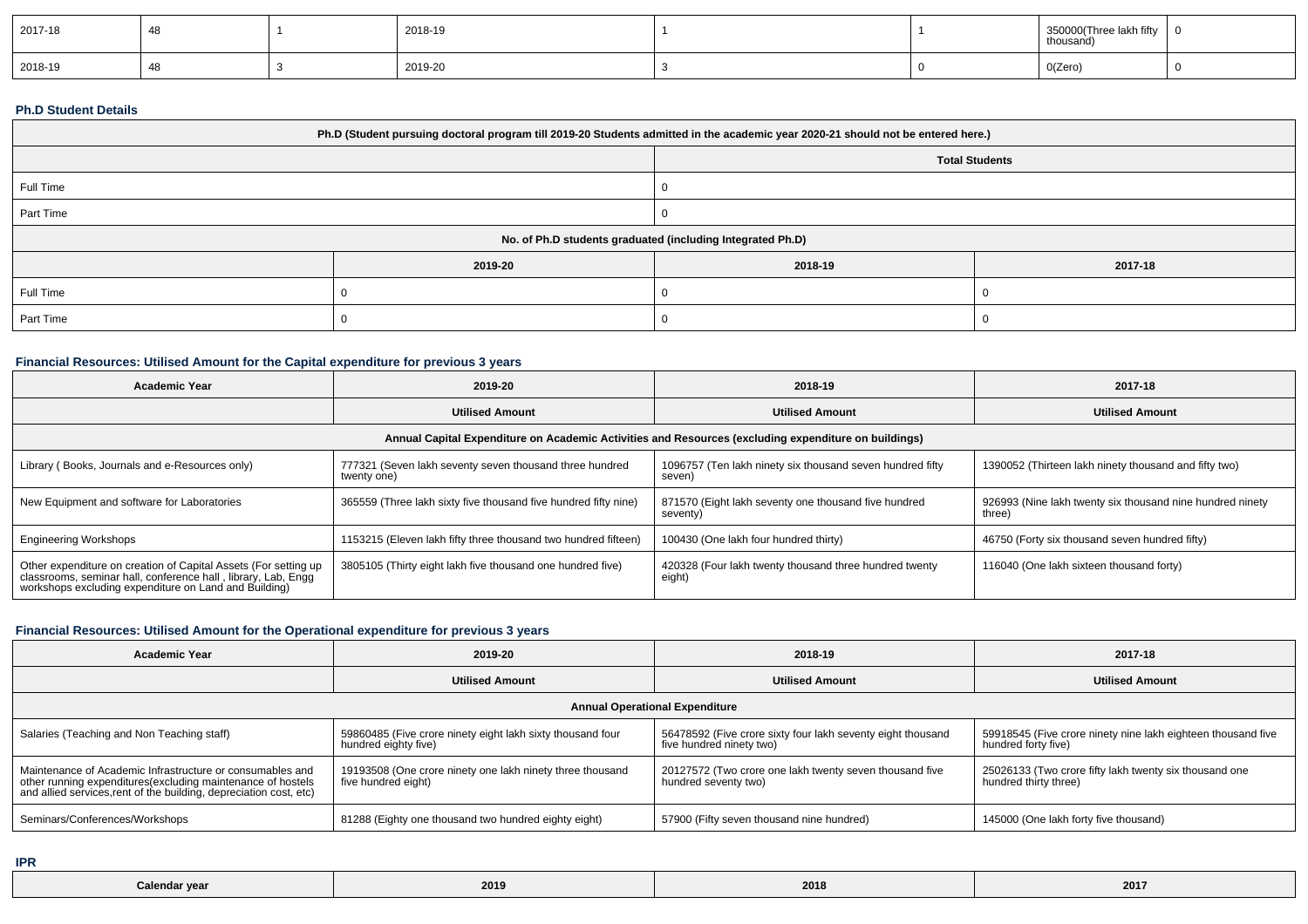| No. of Patents Published |  |  |
|--------------------------|--|--|
| No. of Patents Granted   |  |  |

### **Sponsored Research Details**

| <b>Financial Year</b>                    | 2019-20        | 2018-19 | 2017-18 |
|------------------------------------------|----------------|---------|---------|
| Total no. of Sponsored Projects          |                |         |         |
| Total no. of Funding Agencies            |                |         |         |
| Total Amount Received (Amount in Rupees) | 60000          |         |         |
| Amount Received in Words                 | Sixty thousand | Zero    | Zero    |

### **Consultancy Project Details**

| <b>Financial Year</b>                    | 2019-20                 | 2018-19                                | 2017-18 |
|------------------------------------------|-------------------------|----------------------------------------|---------|
| Total no. of Consultancy Projects        |                         |                                        |         |
| Total no. of Client Organizations        |                         |                                        |         |
| Total Amount Received (Amount in Rupees) | 750                     | 3750                                   |         |
| Amount Received in Words                 | Seven hundred and fifty | Three thousand seven hundred and fifty | Zero    |

## **PCS Facilities: Facilities of physically challenged students**

| 1. Do your institution buildings have Lifts/Ramps?                                                                                                        | Yes, more than 80% of the buildings |
|-----------------------------------------------------------------------------------------------------------------------------------------------------------|-------------------------------------|
| 2. Do your institution have provision for walking aids, includingwheelchairs and transportation from one building to another for<br>handicapped students? | Yes                                 |
| 3. Do your institution buildings have specially designed toilets for handicapped students?                                                                | Yes, more than 40% of the buildings |

## **Faculty Details**

| Srno           | Name                    | Age | Designation                                         | Gender | Qualification | <b>Experience (In</b><br>Months) | <b>Is Associated</b><br><b>Last Year</b> | Currently<br>working with<br>institution? | <b>Joining Date</b> | <b>Leaving Date</b> | <b>Association type</b> |
|----------------|-------------------------|-----|-----------------------------------------------------|--------|---------------|----------------------------------|------------------------------------------|-------------------------------------------|---------------------|---------------------|-------------------------|
|                | Dr P Mohamed<br>Shameem | 42  | Dean / Principal /<br>Director / Vice<br>Chancellor | Male   | Ph.D          | 264                              | Yes                                      | Yes                                       | 05-05-2008          | $\sim$              | Regular                 |
| 2              | <b>GEORGY</b><br>GEORGE | 31  | Assistant<br>Professor                              | Male   | M.Tech        | 84                               | Yes                                      | Yes                                       | 17-06-2013          | $\sim$              | Regular                 |
| 3              | Jayakrishnan S          | 28  | Assistant<br>Professor                              | Male   | M.Tech        | 54                               | Yes                                      | Yes                                       | 13-07-2016          | $\sim$              | Regular                 |
| $\overline{4}$ | DARSANA G               | 30  | Assistant<br>Professor                              | Female | M.Tech        | 70                               | Yes                                      | Yes                                       | 13-07-2016          | $\sim$              | Regular                 |
| 5              | <b>IJAS NAZEER</b>      | 32  | Assistant<br>Professor                              | Male   | M.Tech        | 97                               | Yes                                      | Yes                                       | 25-06-2012          | $\sim$              | Regular                 |
| 6              | SHEMI MOL B             | 36  | Assistant<br>Professor                              | Female | M.E.          | 145                              | Yes                                      | Yes                                       | 01-07-2010          | $\sim$              | Regular                 |
| $\overline{7}$ | SANDEEP S               | 37  | Assistant<br>Professor                              | Male   | M.E.          | 165                              | Yes                                      | Yes                                       | 10-08-2012          | $\sim$              | Regular                 |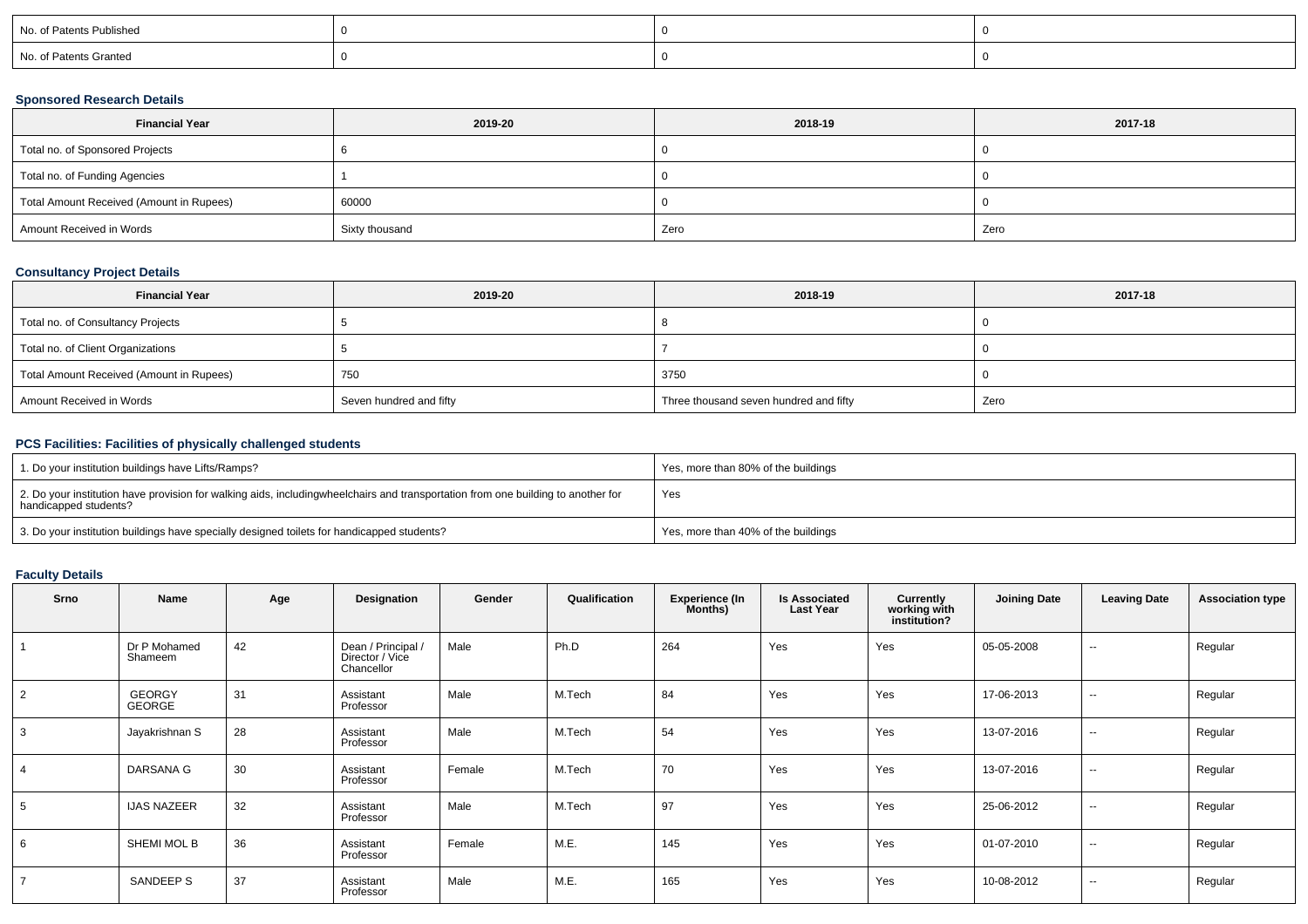| 8  | LAKSHMY G B                         | 36 | Assistant<br>Professor                              | Female | M.Tech | 141 | Yes | Yes | 03-12-2009 | $\overline{\phantom{a}}$ | Regular |
|----|-------------------------------------|----|-----------------------------------------------------|--------|--------|-----|-----|-----|------------|--------------------------|---------|
| 9  | <b>RESHMIRS</b>                     | 39 | Assistant<br>Professor                              | Female | M.Sc.  | 170 | Yes | Yes | 19-05-2008 | $\overline{\phantom{a}}$ | Regular |
| 10 | <b>BILAL S BAVA</b>                 | 31 | Assistant<br>Professor                              | Male   | M.Tech | 85  | Yes | Yes | 18-06-2014 | $\overline{\phantom{a}}$ | Regular |
| 11 | George Alex                         | 66 | Assistant<br>Professor                              | Male   | M.A    | 432 | Yes | No  | 10-08-2015 | 30-11-2020               | Regular |
| 12 | Joby John                           | 33 | Assistant<br>Professor                              | Female | M.E.   | 131 | Yes | Yes | 10-08-2011 | $\overline{\phantom{a}}$ | Regular |
| 13 | Dr SONY I S                         | 36 | Assistant<br>Professor                              | Female | Ph.D   | 144 | Yes | Yes | 08-07-2010 | $\overline{\phantom{a}}$ | Regular |
| 14 | Resmi B P                           | 39 | Assistant<br>Professor                              | Female | M.Ed   | 112 | Yes | Yes | 11-08-2015 | $\overline{\phantom{a}}$ | Regular |
| 15 | <b>VIDHYA G</b><br><b>KAIMAL</b>    | 36 | Assistant<br>Professor                              | Female | M.Tech | 153 | Yes | Yes | 07-07-2008 | $\overline{\phantom{a}}$ | Regular |
| 16 | SOORYA<br><b>PONNAMMA</b>           | 33 | Assistant<br>Professor                              | Female | M.Tech | 108 | Yes | Yes | 01-07-2011 | $\overline{\phantom{a}}$ | Regular |
| 17 | Sindhu A                            | 35 | Assistant<br>Professor                              | Female | M.Tech | 166 | Yes | Yes | 23-07-2007 | $\overline{\phantom{a}}$ | Regular |
| 18 | <b>VYSHAK R S</b>                   | 31 | Assistant<br>Professor                              | Male   | M.Tech | 72  | Yes | No  | 01-07-2014 | 04-12-2020               | Regular |
| 19 | Athira G                            | 27 | Assistant<br>Professor                              | Female | M.E.   | 51  | Yes | Yes | 25-07-2017 | $\overline{\phantom{a}}$ | Regular |
| 20 | ASHA B S                            | 48 | Lecturer                                            | Female | M.Sc.  | 204 | Yes | Yes | 12-09-2018 | $\overline{\phantom{a}}$ | Regular |
| 21 | Dr S SURESH                         | 59 | Dean / Principal /<br>Director / Vice<br>Chancellor | Male   | Ph.D   | 420 | Yes | Yes | 01-08-2018 | $\overline{\phantom{a}}$ | Regular |
| 22 | Minu Mumthaz<br>Thaha               | 31 | Assistant<br>Professor                              | Female | M.Tech | 85  | Yes | Yes | 17-07-2013 | $\overline{\phantom{a}}$ | Regular |
| 23 | <b>JOMY GEORGE</b>                  | 37 | Assistant<br>Professor                              | Female | M.Tech | 180 | Yes | Yes | 12-07-2006 | $\overline{\phantom{a}}$ | Regular |
| 24 | <b>VYSAKH</b><br>RAVEENDRA<br>KURUP | 32 | Assistant<br>Professor                              | Male   | M.Tech | 72  | Yes | Yes | 11-01-2012 | $\overline{\phantom{a}}$ | Regular |
| 25 | Ancy S                              | 31 | Assistant<br>Professor                              | Female | M.A    | 76  | Yes | Yes | 13-09-2017 | $\overline{\phantom{a}}$ | Regular |
| 26 | RAZEEK A                            | 45 | Associate<br>Professor                              | Male   | M.Tech | 215 | Yes | Yes | 04-08-2014 |                          | Regular |
| 27 | Roshni Roy                          | 27 | Assistant<br>Professor                              | Female | M.Tech | 37  | Yes | Yes | 28-06-2017 | $\overline{\phantom{a}}$ | Regular |
| 28 | AKHIL BASHA B                       | 34 | Assistant<br>Professor                              | Male   | M.Tech | 118 | Yes | Yes | 17-09-2008 | $\overline{\phantom{a}}$ | Regular |
| 29 | Rekhasree R L                       | 33 | Assistant<br>Professor                              | Female | M.Tech | 114 | Yes | Yes | 01-07-2014 | $\overline{\phantom{a}}$ | Regular |
| 30 | Varun G S                           | 29 | Assistant<br>Professor                              | Male   | MP.Ed. | 49  | Yes | Yes | 13-06-2016 | $\overline{\phantom{a}}$ | Regular |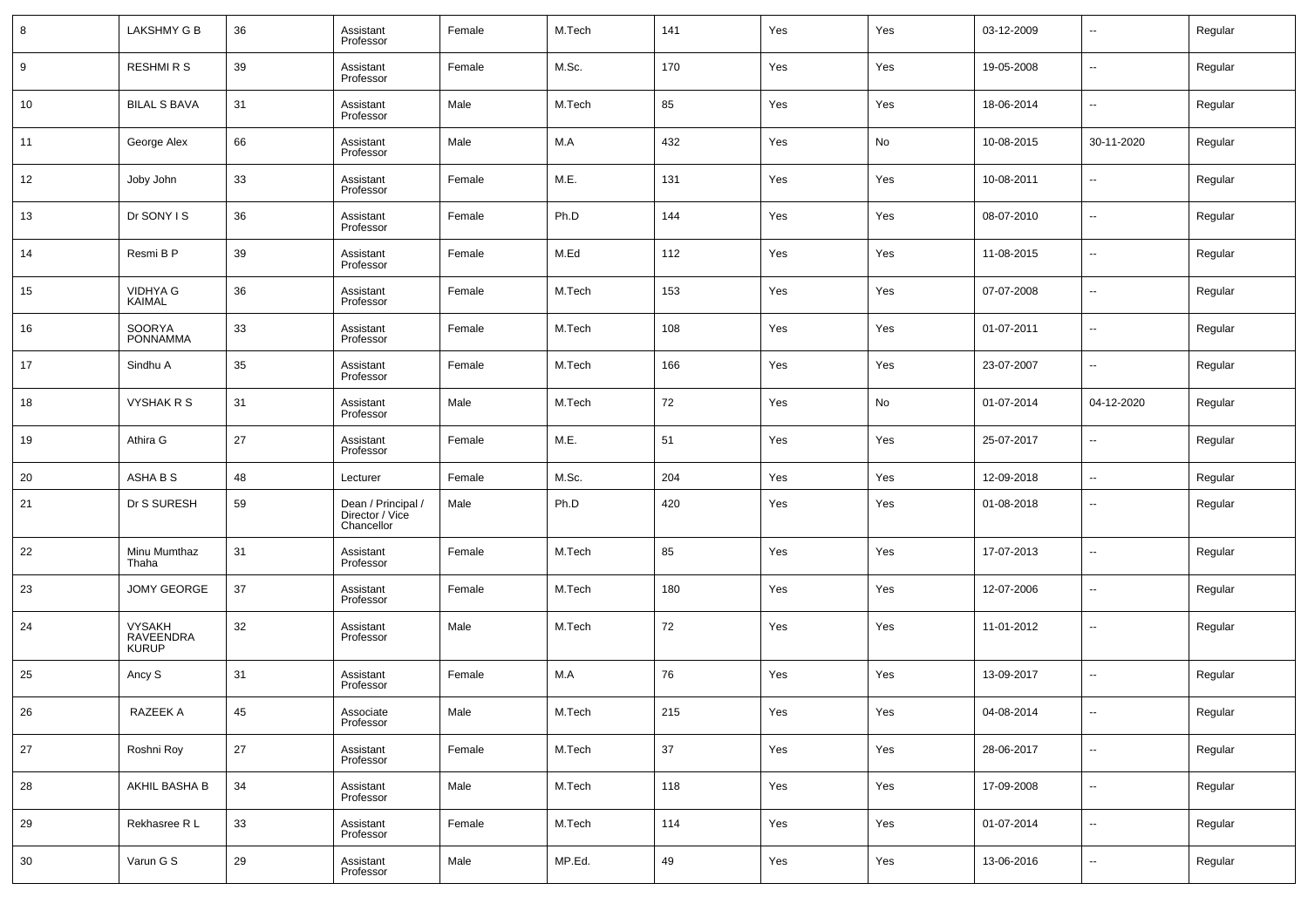| 31 | <b>BINURV</b>                | 37 | Assistant<br>Professor | Female | M.Ed    | 149 | Yes | Yes | 17-08-2009 | $\overline{\phantom{a}}$ | Regular |
|----|------------------------------|----|------------------------|--------|---------|-----|-----|-----|------------|--------------------------|---------|
| 32 | ANISHA S S                   | 33 | Assistant<br>Professor | Female | M.E.    | 108 | Yes | Yes | 13-07-2011 | $\overline{\phantom{a}}$ | Regular |
| 33 | <b>NIVIN VINCENT</b>         | 29 | Assistant<br>Professor | Male   | M.Tech  | 61  | Yes | Yes | 22-06-2016 | $\overline{\phantom{a}}$ | Regular |
| 34 | <b>SUBY</b><br>VARGHESE      | 36 | Assistant<br>Professor | Female | M.E.    | 129 | Yes | Yes | 13-08-2012 | $\overline{\phantom{a}}$ | Regular |
| 35 | Harsha R                     | 27 | Assistant<br>Professor | Female | M.E.    | 44  | Yes | Yes | 25-01-2017 | $\overline{\phantom{a}}$ | Regular |
| 36 | Abhishek S                   | 31 | Assistant<br>Professor | Male   | M.Tech  | 85  | Yes | Yes | 16-06-2013 | $\overline{\phantom{a}}$ | Regular |
| 37 | <b>SAJINAK</b>               | 33 | Lecturer               | Female | M.Sc.   | 72  | Yes | Yes | 29-06-2016 | $\sim$                   | Regular |
| 38 | <b>NEETHA ALEX</b>           | 32 | Assistant<br>Professor | Female | M.Tech  | 108 | Yes | Yes | 28-07-2011 | $\overline{\phantom{a}}$ | Regular |
| 39 | VIJI V                       | 33 | Lecturer               | Female | M.Sc.   | 91  | Yes | Yes | 11-01-2018 | $\overline{\phantom{a}}$ | Regular |
| 40 | <b>RINY RAJAN</b>            | 26 | Assistant<br>Professor | Female | M.Tech  | 24  | Yes | Yes | 31-07-2018 | $\overline{\phantom{a}}$ | Regular |
| 41 | LAYA LIZ<br><b>KURIAKOSE</b> | 26 | Assistant<br>Professor | Female | M.Tech  | 21  | Yes | Yes | 29-10-2018 | $\sim$                   | Regular |
| 42 | <b>VIMAL SANKAR</b>          | 39 | Assistant<br>Professor | Male   | M.E.    | 149 | Yes | Yes | 01-07-2010 | $\overline{\phantom{a}}$ | Regular |
| 43 | Nitha Raj                    | 30 | Assistant<br>Professor | Female | M.Tech  | 74  | Yes | Yes | 27-01-2017 | $\sim$                   | Regular |
| 44 | M Girijakumaran              | 67 | Professor              | Male   | Ph.D    | 532 | Yes | Yes | 15-07-2008 | $\sim$                   | Regular |
| 45 | ANSIA <sub>S</sub>           | 33 | Assistant<br>Professor | Female | M.Tech  | 150 | Yes | Yes | 09-07-2008 | $\overline{\phantom{a}}$ | Regular |
| 46 | Sreedevi V                   | 29 | Assistant<br>Professor | Female | M.Tech  | 37  | Yes | Yes | 28-06-2017 | $\overline{\phantom{a}}$ | Regular |
| 47 | Surya Surendran              | 34 | Assistant<br>Professor | Female | M.E.    | 140 | Yes | Yes | 19-11-2008 | $\overline{\phantom{a}}$ | Regular |
| 48 | SAJID ALI A                  | 31 | Assistant<br>Professor | Male   | M.Tech  | 74  | Yes | Yes | 11-08-2015 | $\overline{\phantom{a}}$ | Regular |
| 49 | Keerthi Krishna              | 27 | Assistant<br>Professor | Female | M.E.    | 48  | Yes | Yes | 25-01-2017 | $\overline{\phantom{a}}$ | Regular |
| 50 | ASHA A S                     | 35 | Assistant<br>Professor | Female | M.E.    | 171 | Yes | Yes | 18-07-2008 | $\overline{\phantom{a}}$ | Regular |
| 51 | Shamla D S                   | 33 | Assistant<br>Professor | Female | M.Tech  | 68  | Yes | Yes | 28-06-2017 | $\overline{\phantom{a}}$ | Regular |
| 52 | RUPESH RAVI M<br>R           | 39 | Assistant<br>Professor | Male   | M.Tech  | 127 | Yes | Yes | 04-12-2009 | $\sim$                   | Regular |
| 53 | REVATHY<br><b>NANCY</b>      | 33 | Assistant<br>Professor | Female | M.E.    | 120 | Yes | Yes | 01-07-2011 | $\sim$                   | Regular |
| 54 | <b>MIJI PHILIP</b>           | 38 | Assistant<br>Professor | Female | M. Phil | 155 | Yes | Yes | 29-06-2009 | $\overline{\phantom{a}}$ | Regular |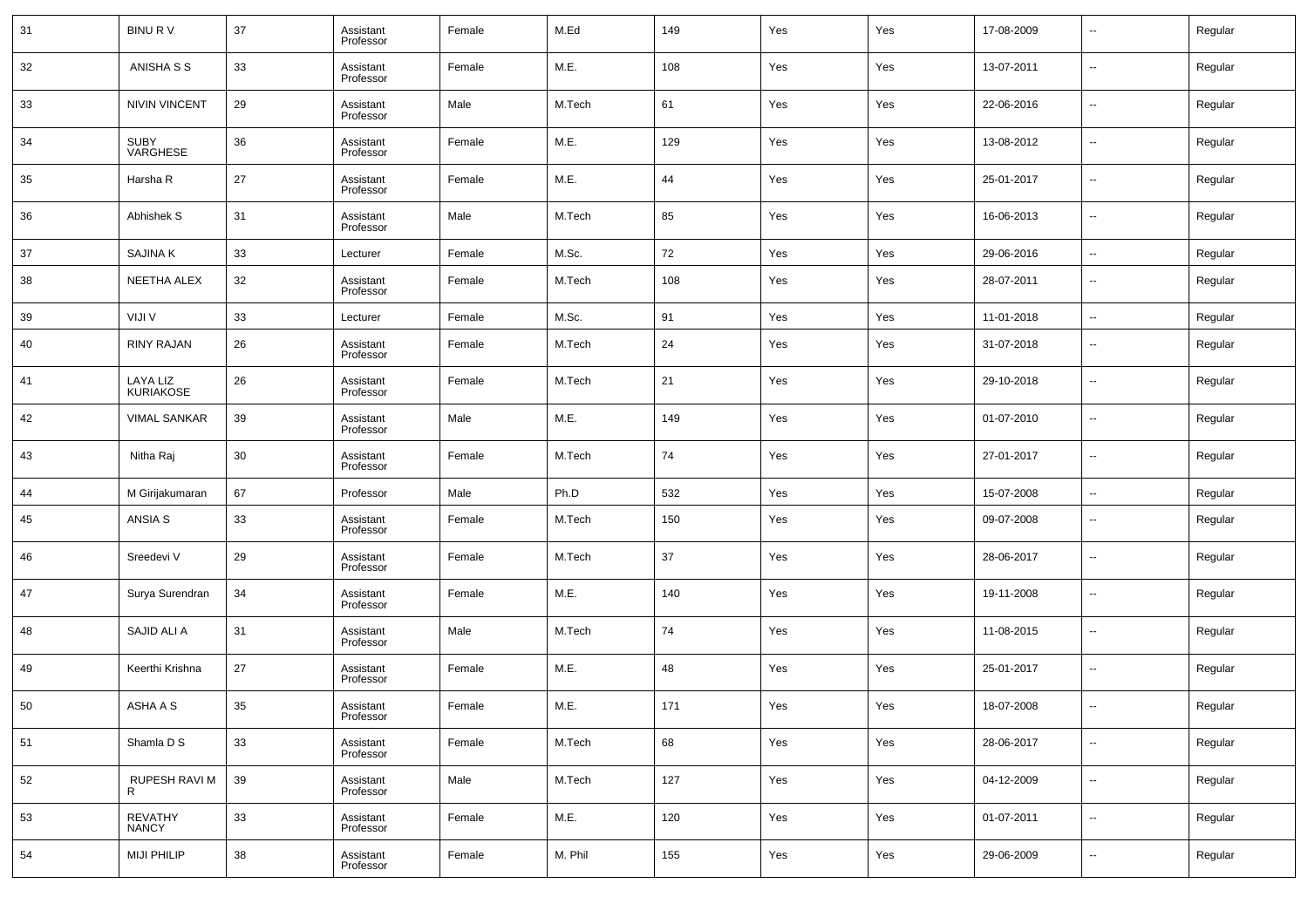| 55 | Aeshlyn Jose                       | 31 | Assistant<br>Professor | Female | M.Tech  | 85  | Yes | Yes | 17-07-2013 | --                       | Regular |
|----|------------------------------------|----|------------------------|--------|---------|-----|-----|-----|------------|--------------------------|---------|
| 56 | SHIJARATH T R                      | 39 | Assistant<br>Professor | Female | M.Tech  | 68  | Yes | Yes | 16-08-2017 | --                       | Regular |
| 57 | ANJU VISWAN                        | 30 | Assistant<br>Professor | Female | M.Tech  | 39  | Yes | Yes | 31-07-2018 | --                       | Regular |
| 58 | ALFONSA JAMES                      | 26 | Assistant<br>Professor | Female | M.Tech  | 22  | Yes | Yes | 17-09-2018 | --                       | Regular |
| 59 | Sheela Devi<br>Aswathy<br>Chandran | 32 | Assistant<br>Professor | Female | M.Tech  | 113 | Yes | Yes | 03-10-2011 | --                       | Regular |
| 60 | <b>DEEPTHI</b><br>SUDHAKARAN       | 41 | Lecturer               | Female | M.A     | 176 | Yes | Yes | 12-06-2008 | ш,                       | Regular |
| 61 | Leena Shaji                        | 40 | Associate<br>Professor | Female | M.E.    | 158 | Yes | Yes | 02-06-2008 | ш,                       | Regular |
| 62 | Mruthula NR                        | 34 | Assistant<br>Professor | Female | M.E.    | 150 | Yes | Yes | 08-08-2011 | ш,                       | Regular |
| 63 | <b>ASIF</b><br>MOHAMMED S          | 31 | Assistant<br>Professor | Male   | M.Tech  | 85  | Yes | Yes | 20-06-2013 | ш,                       | Regular |
| 64 | <b>RESHMILB</b>                    | 39 | Assistant<br>Professor | Female | M. Phil | 156 | Yes | Yes | 10-12-2007 | ш,                       | Regular |
| 65 | SREENATH S                         | 33 | Assistant<br>Professor | Male   | M.Tech  | 94  | Yes | Yes | 03-09-2012 | ш,                       | Regular |
| 66 | <b>LAILA S</b>                     | 47 | Lecturer               | Female | M.A     | 132 | Yes | Yes | 27-07-2016 | $\overline{\phantom{a}}$ | Regular |
| 67 | Asha George                        | 34 | Assistant<br>Professor | Female | M.E.    | 128 | Yes | Yes | 01-12-2011 | --                       | Regular |
| 68 | PARVATHY<br>RAMACHANDRA<br>N.      | 32 | Assistant<br>Professor | Female | M.E.    | 124 | Yes | Yes | 20-07-2011 | --                       | Regular |
| 69 | T M HASSAN                         | 67 | Professor              | Male   | M. Phil | 487 | Yes | Yes | 04-08-2008 | ш,                       | Regular |
| 70 | Chinnu Ravi                        | 31 | Assistant<br>Professor | Female | M.Tech  | 82  | Yes | Yes | 02-09-2013 | --                       | Regular |
| 71 | Thanvy N                           | 31 | Assistant<br>Professor | Female | M.Tech  | 85  | Yes | Yes | 17-06-2013 | --                       | Regular |
| 72 | Leena M Ansary                     | 31 | Assistant<br>Professor | Female | M.E.    | 79  | Yes | No  | 11-01-2016 | 20-08-2020               | Regular |
| 73 | ANAS A S                           | 32 | Assistant<br>Professor | Male   | M.Tech  | 113 | Yes | Yes | 30-06-2011 | --                       | Regular |
| 74 | ASHA RAJ S                         | 37 | Lecturer               | Female | M.Sc.   | 121 | Yes | Yes | 01-07-2011 | $\overline{\phantom{a}}$ | Regular |
| 75 | Dr M ABDUL<br>SALIM                | 60 | Professor              | Male   | Ph.D    | 404 | No  | Yes | 24-09-2018 | $\sim$                   | Regular |
| 76 | Dr UNNI C                          | 58 | Professor              | Male   | Ph.D    | 411 | Yes | Yes | 24-04-2019 | $\overline{\phantom{a}}$ | Regular |
| 77 | Dr HARIHARAN S                     | 58 | Professor              | Male   | Ph.D    | 420 | Yes | No  | 24-04-2019 | 17-12-2020               | Regular |
| 78 | ASWIN RAJ V                        | 32 | Assistant<br>Professor | Male   | M.Tech  | 73  | Yes | Yes | 01-07-2019 | --                       | Regular |